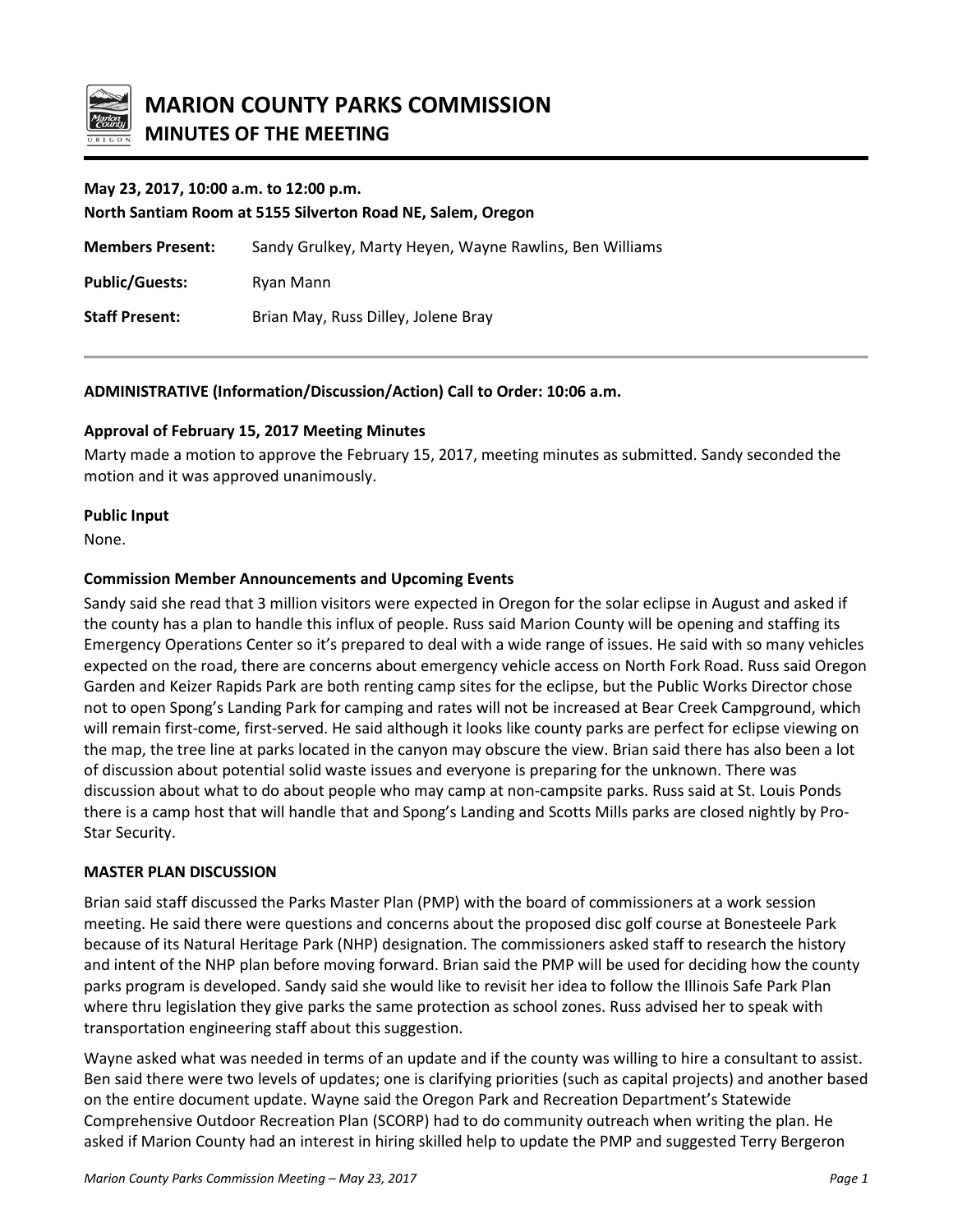who has many years of experience with the state and provided a SCORP presentation to the commission in the past. Ben asked if the board of commissioners was already planning to budget for a consultant in 2018-2019. Brian said staff will start this discussion with the BOC after the current budget is approved. He said staff will do a Request for Proposal so they have a solid proposal to share with the board.

Marty made a motion to the Board of Commissioners that the planning and budgeting process begin now for the update to the Parks Master Plan so it can be available to the public in July 2020. Wayne seconded the motion and it passed unanimously.

There was discussion about the creation of the National Heritage Parks program, which Commissioner Carlson has requested more background information about. Brian asked commission members to familiarize themselves with current parks master plan and they will discuss at the next commission meeting.

# **2017/18 BUDGET DISCUSSION**

Russ said six projects were approved for 17/18 FY; three the Parks Commission recommended and an additional three that staff was asked to include in budget discussion. He said the Public Works director asked them to pick a small, medium, and large project. Russ said projects recommended by the PC that were approved are: \$25,000 for the North Fork Park picnic area; \$40,000 for the restroom upgrade at Spong's Landing Park; and \$15,000 for the hillside assessment at Niagara Park. He said projects recommended by staff that were approved are: \$8,000 for stairs at Minto Park; \$60,000 for playground equipment at Auburn Park, subject to negotiations with Salem-Keizer Schools; and, \$30,000 for resurfacing of the road and parking lot at Bear Creek Park. Russ said on top of that they approved six seasonal positions. Brian said they haven't received approval for a permanent position yet but this is a step forward in that process. He said the BOC also approved the purchase of a new mower, three seasonal pick-ups for seasonal staff to use (fleet vehicles that would otherwise be auctioned), and a trailer to haul mower and maintenance equipment. Wayne and Ben said this was wonderful news and more than they expected when they started working on the budget last fall.

## **NORTH FORK DISCUSSION**

Russ said North Fork Park is currently closed because the county is asphalting the parking lot. He said crews have started by cutting trees and widening the parking area, but processing the IGA with BLM took longer than expected. Brian said Russ envisioned this and BLM was very supportive. He said the cost of the new paved parking lot is \$30,000. Russ said Bear Creek Park is open and the camp host has returned. He said Salmon Falls Park has remained closed because of tree damage and large, downed trees on trails. Russ said the Juvenile crews are removing and he expects the park to open by the end of this week.

Russ said the fee collection stations are in and he is collecting the parking fees. He said the newly implemented parking fee, which includes roadside parking and all county parks, is \$5 per day per vehicle and envelopes are provided at the fee stations for visitors to pay with cash or check. He said a \$30 annual pass is also offered and can be purchased at Public Works. Brian said they are already learning that driving and collecting fees from the fee stations is very time consuming for parks and admin staff, but will hopefully this will help correct traffic in the North Fork area. Brian said they heard from a motorcyclist who wants to see an annual permit sticker since they have nowhere to hang a pass without it being stolen.

# **FUTURE TOPICS / EMERGING ISSUES / OTHER BUSINESS**

## **Staff Updates**

- Russ said Labish Village has new playground. He said they are still waiting to install the boulders and will also install stormwater grates to help with drainage.
- Seasonal county parks opened on May 1.